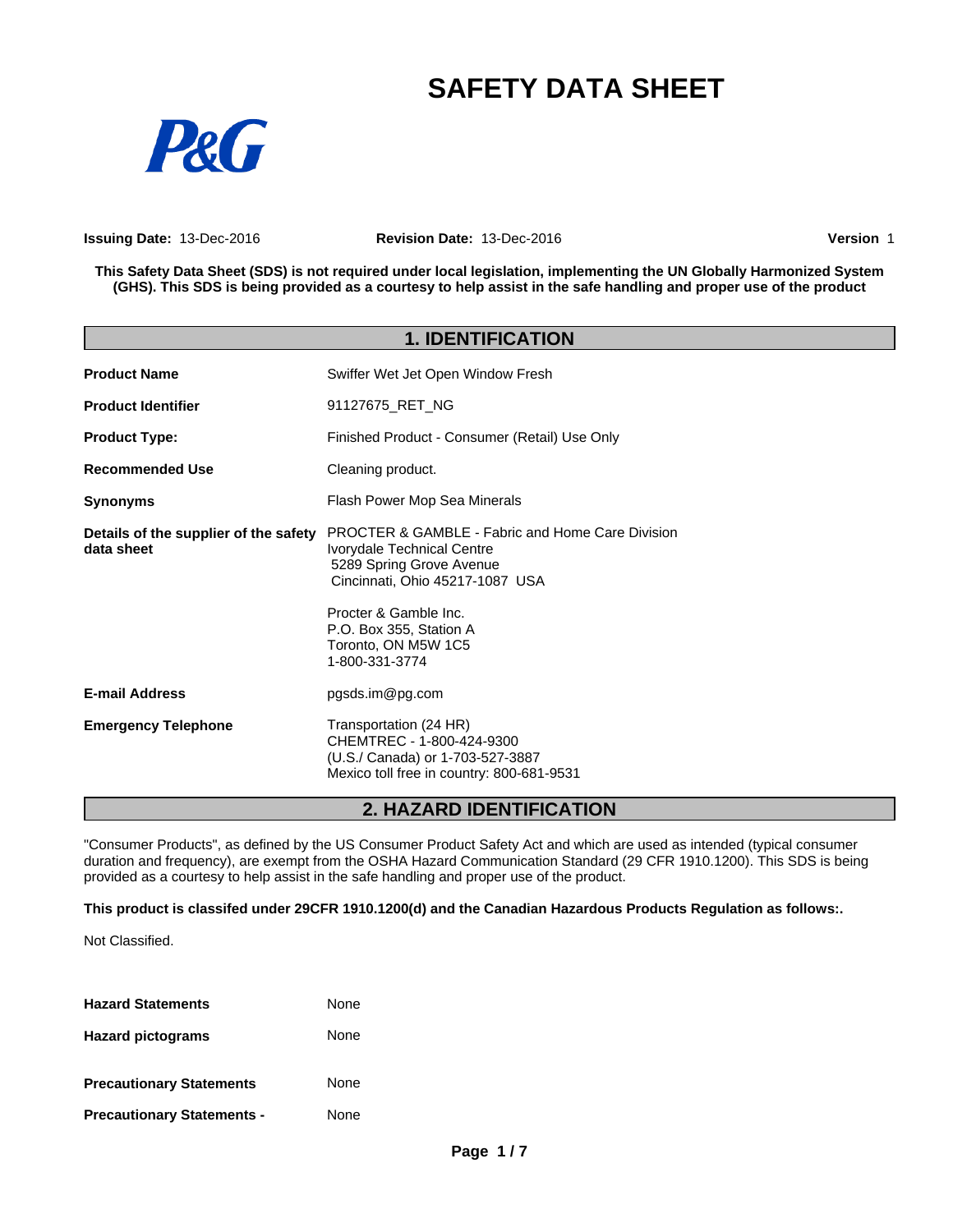**Response**

**Precautionary Statements - Storage** None

**Precautionary Statements - Disposal**None

**Hazards not otherwise classified (HNOC)** None

### **3. COMPOSITION/INFORMATION ON INGREDIENTS**

**Ingredients are listed according to 29CFR 1910.1200 Appendix D and the Canadian Hazardous Products Regulation**

### **4. FIRST AID MEASURES**

| First aid measures for different exposure routes                                        |                                                                                                                |  |
|-----------------------------------------------------------------------------------------|----------------------------------------------------------------------------------------------------------------|--|
| Eye contact                                                                             | Rinse with plenty of water. Get medical attention immediately if irritation persists.                          |  |
| <b>Skin contact</b>                                                                     | Rinse with plenty of water. Get medical attention if irritation develops and persists.                         |  |
| Ingestion                                                                               | Drink 1 or 2 glasses of water. Do NOT induce vomiting. Get medical attention immediately if<br>symptoms occur. |  |
| <b>Inhalation</b>                                                                       | Move to fresh air. If symptoms persist, call a physician.                                                      |  |
| Most important symptoms/effects, None under normal use conditions.<br>acute and delayed |                                                                                                                |  |
| Indication of immediate medical attention and special treatment needed, if necessary    |                                                                                                                |  |

**Notes to Physician** Treat symptomatically.

### **5. FIRE-FIGHTING MEASURES**

| Suitable extinguishing media                      | Dry chemical, CO <sub>2</sub> , alcohol-resistant foam or water spray. Dry chemical. Alcohol-resistant<br>foam.                           |
|---------------------------------------------------|-------------------------------------------------------------------------------------------------------------------------------------------|
| Unsuitable Extinguishing Media                    | None.                                                                                                                                     |
| <b>Special hazard</b>                             | None known.                                                                                                                               |
| Special protective equipment for<br>fire-fighters | As in any fire, wear self-contained breathing apparatus pressure-demand, MSHA/NIOSH<br>(approved or equivalent) and full protective gear. |
| Specific hazards arising from the<br>chemical     | None.                                                                                                                                     |

### **6. ACCIDENTAL RELEASE MEASURES**

#### **Personal precautions, protective equipment and emergency procedures**

**Personal precautions** Use personal protective equipment. Do not get in eyes, on skin, or on clothing.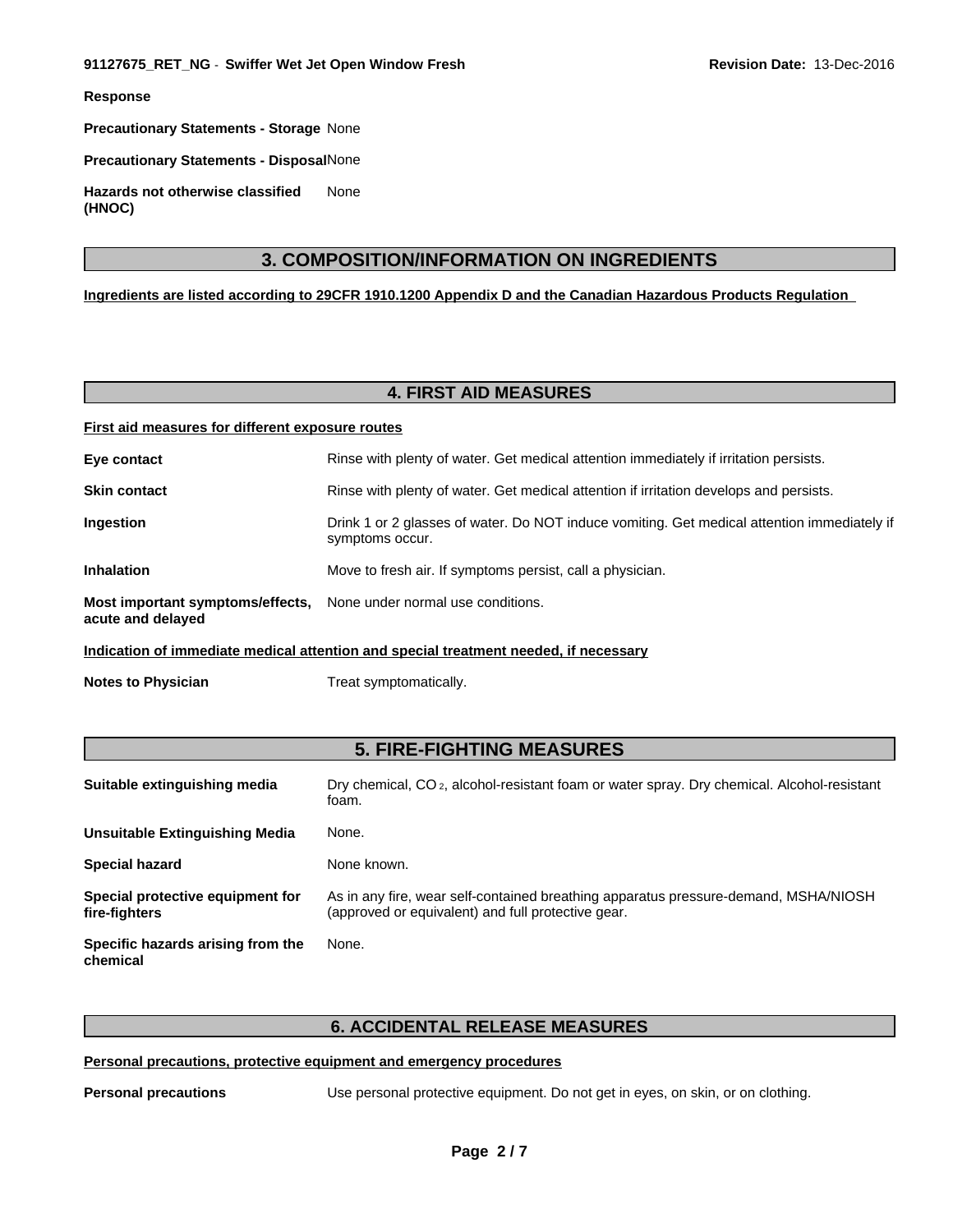## **Advice for emergency responders** Use personal protective equipment as required.**Environmental precautions** Keep out of waterways Do not discharge product into natural waters without pre-treatment or adequate dilution **Methods and materials for containment and cleaning up Methods for containment** Absorb with earth, sand or other non-combustible material and transfer to containers for later disposal. Prevent product from entering drains. Prevent further leakage or spillage if safe to do so. **Methods for cleaning up** Contain spillage, and then collect with non-combustible absorbent material, (e.g. sand, earth, diatomaceous earth, vermiculite) and place in container for disposal according to local / national regulations (see section 13).

**91127675\_RET\_NG** - **Swiffer Wet Jet Open Window Fresh Revision Date:** 13-Dec-2016

### **7. HANDLING AND STORAGE**

| <b>Precautions for safe handling</b> |                                                                                                                                                                                                      |
|--------------------------------------|------------------------------------------------------------------------------------------------------------------------------------------------------------------------------------------------------|
| Advice on safe handling              | Use personal protective equipment as required. Keep container closed when not in use.<br>Never return spills in original containers for re-use. Keep out of the reach of children.                   |
|                                      | Conditions for safe storage, including any incompatibilities                                                                                                                                         |
| <b>Storage Conditions</b>            | Keep containers tightly closed in a dry, cool and well-ventilated place.                                                                                                                             |
| Incompatible products                | None known.                                                                                                                                                                                          |
|                                      | 8. EXPOSURE CONTROLS/PERSONAL PROTECTION                                                                                                                                                             |
| <b>Control parameters</b>            |                                                                                                                                                                                                      |
| <b>Exposure Guidelines</b>           | No exposure limits noted for ingredient(s).                                                                                                                                                          |
| <b>Exposure controls</b>             |                                                                                                                                                                                                      |
| <b>Engineering Measures</b>          | Distribution, Workplace and Household Settings:<br>Ensure adequate ventilation                                                                                                                       |
|                                      | Product Manufacturing Plant (needed at Product-Producing Plant ONLY):<br>Where reasonably practicable this should be achieved by the use of local exhaust<br>ventilation and good general extraction |
| <b>Personal Protective Equipment</b> |                                                                                                                                                                                                      |
| <b>Eye Protection</b>                | Distribution, Workplace and Household Settings:<br>No special protective equipment required                                                                                                          |
|                                      | Product Manufacturing Plant (needed at Product-Producing Plant ONLY):<br>Use appropriate eye protection                                                                                              |
| <b>Hand Protection</b>               | Distribution, Workplace and Household Settings:<br>No special protective equipment required                                                                                                          |
|                                      | Product Manufacturing Plant (needed at Product-Producing Plant ONLY):<br>Protective gloves                                                                                                           |
| <b>Skin and Body Protection</b>      | Distribution, Workplace and Household Settings:<br>No special protective equipment required                                                                                                          |
|                                      |                                                                                                                                                                                                      |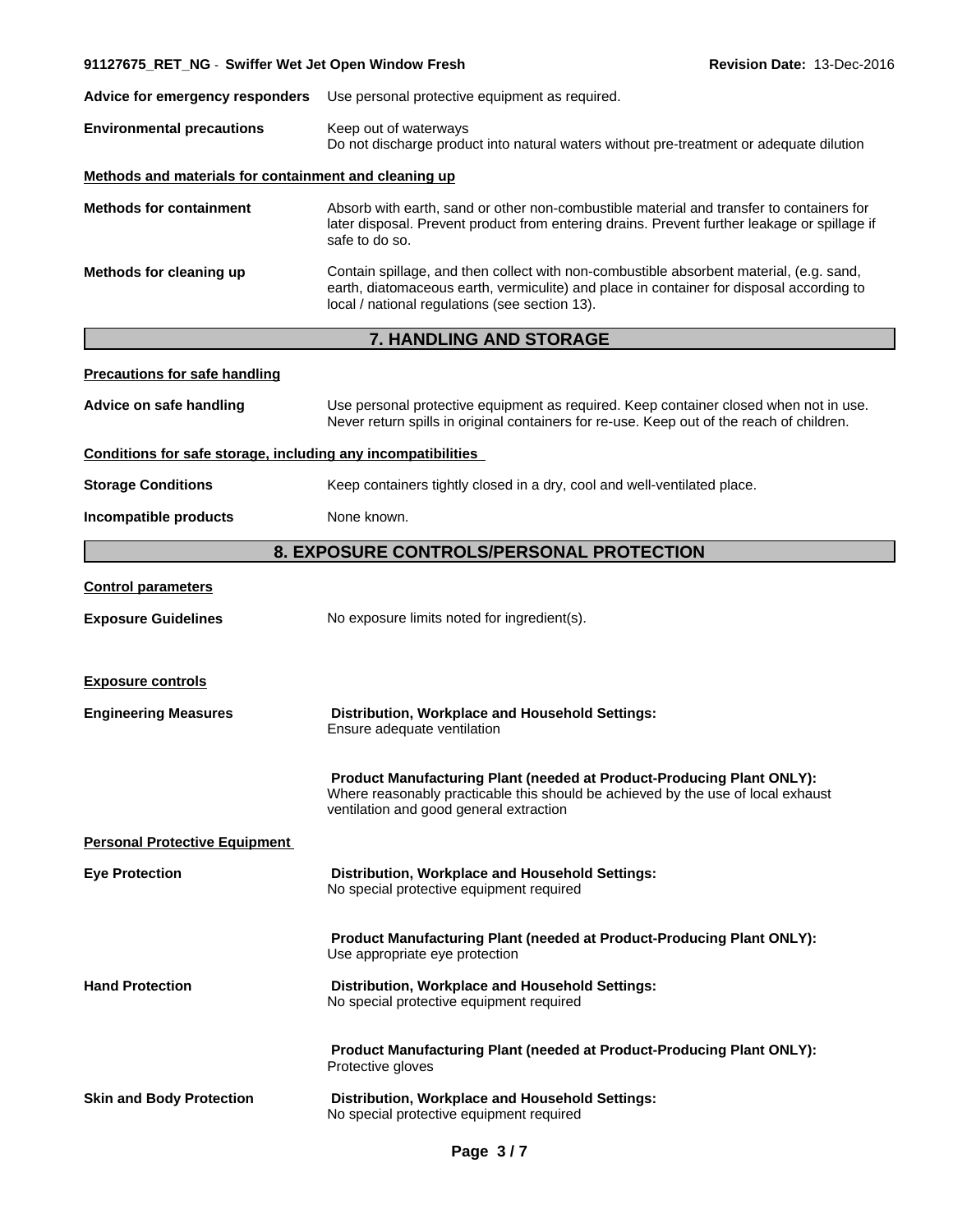**Product Manufacturing Plant (needed at Product-Producing Plant ONLY):** Wear suitable protective clothing

**Respiratory Protection Distribution, Workplace and Household Settings:** No special protective equipment required

> **Product Manufacturing Plant (needed at Product-Producing Plant ONLY):** In case of inadequate ventilation wear respiratory protection

### **9. PHYSICAL AND CHEMICAL PROPERTIES**

| Physical State @20°C<br>Appearance<br>Odor<br><b>Odor threshold</b>   | Liquid<br>Clear colorless<br>Perfume<br>No information available                               |      |
|-----------------------------------------------------------------------|------------------------------------------------------------------------------------------------|------|
| <b>Property</b>                                                       | Values                                                                                         | Note |
| pH value                                                              | $5.5 - 7.0$                                                                                    |      |
| <b>Melting/freezing point</b>                                         | No information available                                                                       |      |
| <b>Boiling point/boiling range</b>                                    | 99 °C / 210 °F                                                                                 |      |
| <b>Flash point</b>                                                    | No Flash to Boiling (NFTB)                                                                     |      |
| <b>Evaporation rate</b>                                               | No information available                                                                       |      |
| Flammability (solid, gas)                                             | No information available                                                                       |      |
| <b>Flammability Limits in Air</b>                                     |                                                                                                |      |
| <b>Upper flammability limit</b>                                       | No information available                                                                       |      |
| <b>Lower Flammability Limit</b>                                       | No information available                                                                       |      |
| Vapor pressure                                                        | No information available                                                                       |      |
| Vapor density                                                         | No information available                                                                       |      |
| <b>Relative density</b>                                               | No information available                                                                       |      |
| <b>Water solubility</b>                                               | No information available                                                                       |      |
| <b>Partition coefficient: n-octanol/waterNo information available</b> |                                                                                                |      |
| <b>Autoignition temperature</b>                                       | No information available                                                                       |      |
| <b>Decomposition temperature</b>                                      | No information available                                                                       |      |
| <b>Viscosity of Product</b>                                           | No information available                                                                       |      |
| <b>VOC Content (%)</b>                                                | Products comply with US state and federal regulations for VOC content in consumer<br>products. |      |

### **10. STABILITY AND REACTIVITY**

| <b>Reactivity</b>               | None under normal use conditions.        |
|---------------------------------|------------------------------------------|
| <b>Stability</b>                | Stable under normal conditions.          |
| <b>Hazardous polymerization</b> | Hazardous polymerization does not occur. |
| <b>Hazardous Reactions</b>      | None under normal processing.            |
| <b>Conditions to Avoid</b>      | None under normal processing.            |
| <b>Materials to avoid</b>       | None in particular.                      |

**Hazardous Decomposition Products** None under normal use conditions.

### **11. TOXICOLOGICAL INFORMATION**

**Product Information Information on likely routes of exposure**

| <b>Inhalation</b>   | No known effect. |
|---------------------|------------------|
| <b>Skin contact</b> | No known effect. |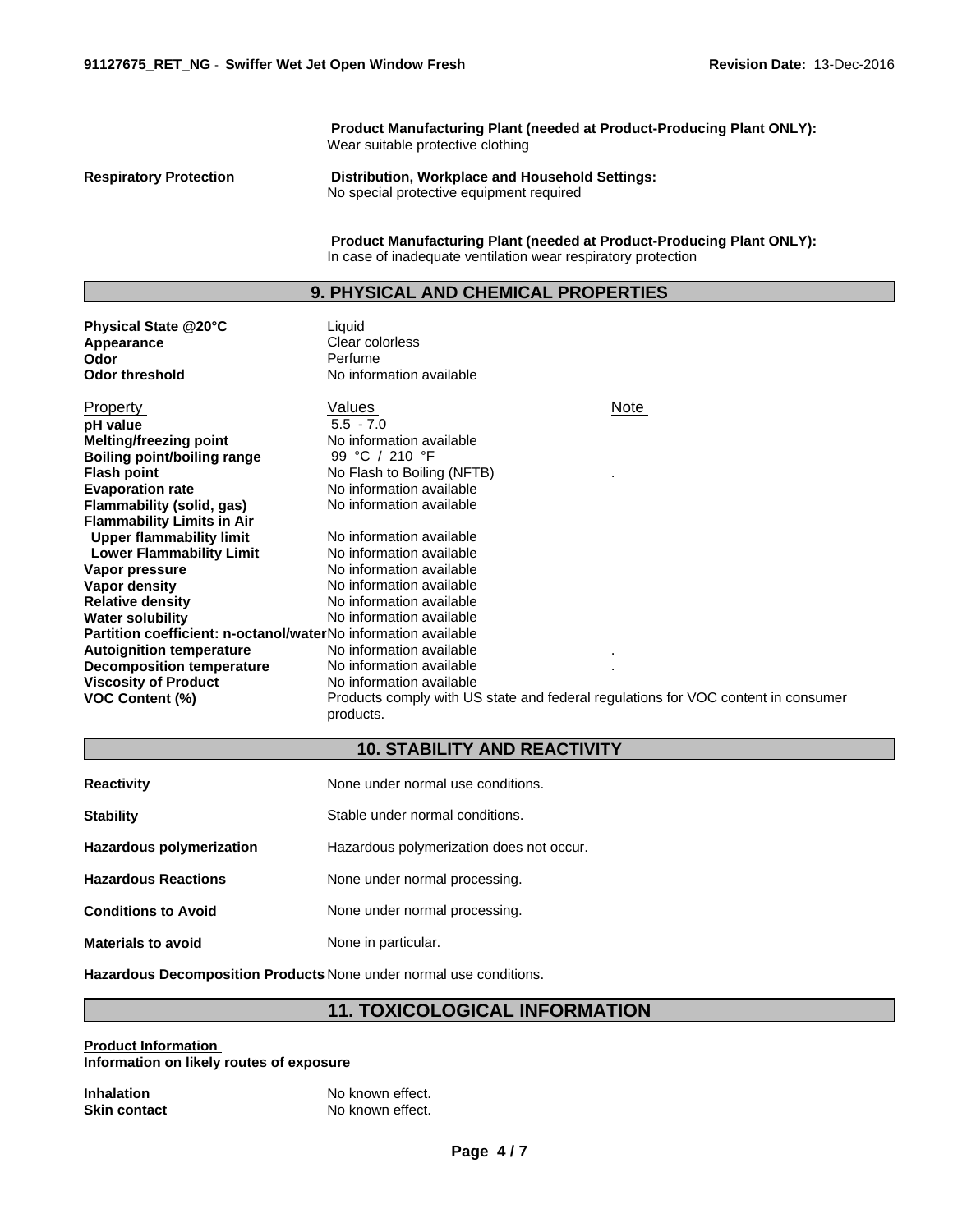| Ingestion   | No known effect. |
|-------------|------------------|
| Eye contact | No known effect. |

#### **Delayed and immediate effects as well as chronic effects from short and long-term exposure**

| <b>Acute toxicity</b><br><b>Skin corrosion/irritation</b> | No known effect.<br>No known effect. |
|-----------------------------------------------------------|--------------------------------------|
| Serious eye damage/eye irritation                         | No known effect.                     |
| <b>Skin sensitization</b>                                 | No known effect.                     |
| <b>Respiratory sensitization</b>                          | No known effect.                     |
| Germ cell mutagenicity                                    | No known effect.                     |
| <b>Neurological Effects</b>                               | No known effect.                     |
| <b>Reproductive toxicity</b>                              | No known effect.                     |
| Developmental toxicity                                    | No known effect.                     |
| <b>Teratogenicity</b>                                     | No known effect.                     |
| <b>STOT - single exposure</b>                             | No known effect.                     |
| <b>STOT - repeated exposure</b>                           | No known effect.                     |
| <b>Target Organ Effects</b>                               | No known effect.                     |
| <b>Aspiration hazard</b>                                  | No known effect.                     |
| Carcinogenicity                                           | No known effect.                     |

### **12. ECOLOGICAL INFORMATION**

#### **Ecotoxicity**

The product is not expected to be hazardous to the environment.

| Persistence and degradability    | No information available. |
|----------------------------------|---------------------------|
| <b>Bioaccumulative potential</b> | No information available. |
| <b>Mobility</b>                  | No information available. |
| Other adverse effects            | No information available. |

### **13. DISPOSAL CONSIDERATIONS**

#### **Waste treatment**

| Waste from Residues / Unused<br><b>Products</b> | Disposal should be in accordance with applicable regional, national and local laws and<br>regulations. |
|-------------------------------------------------|--------------------------------------------------------------------------------------------------------|
| Contaminated packaging                          | Disposal should be in accordance with applicable regional, national and local laws and<br>regulations. |
| California Hazardous Waste Codes 331            |                                                                                                        |

**(non-household setting)**

### **14. TRANSPORT INFORMATION**

| <b>DOT</b>  | Not regulated |
|-------------|---------------|
| <b>IMDG</b> | Not regulated |
| <b>IATA</b> | Not regulated |

### **15. REGULATORY INFORMATION**

**U.S. Federal Regulations**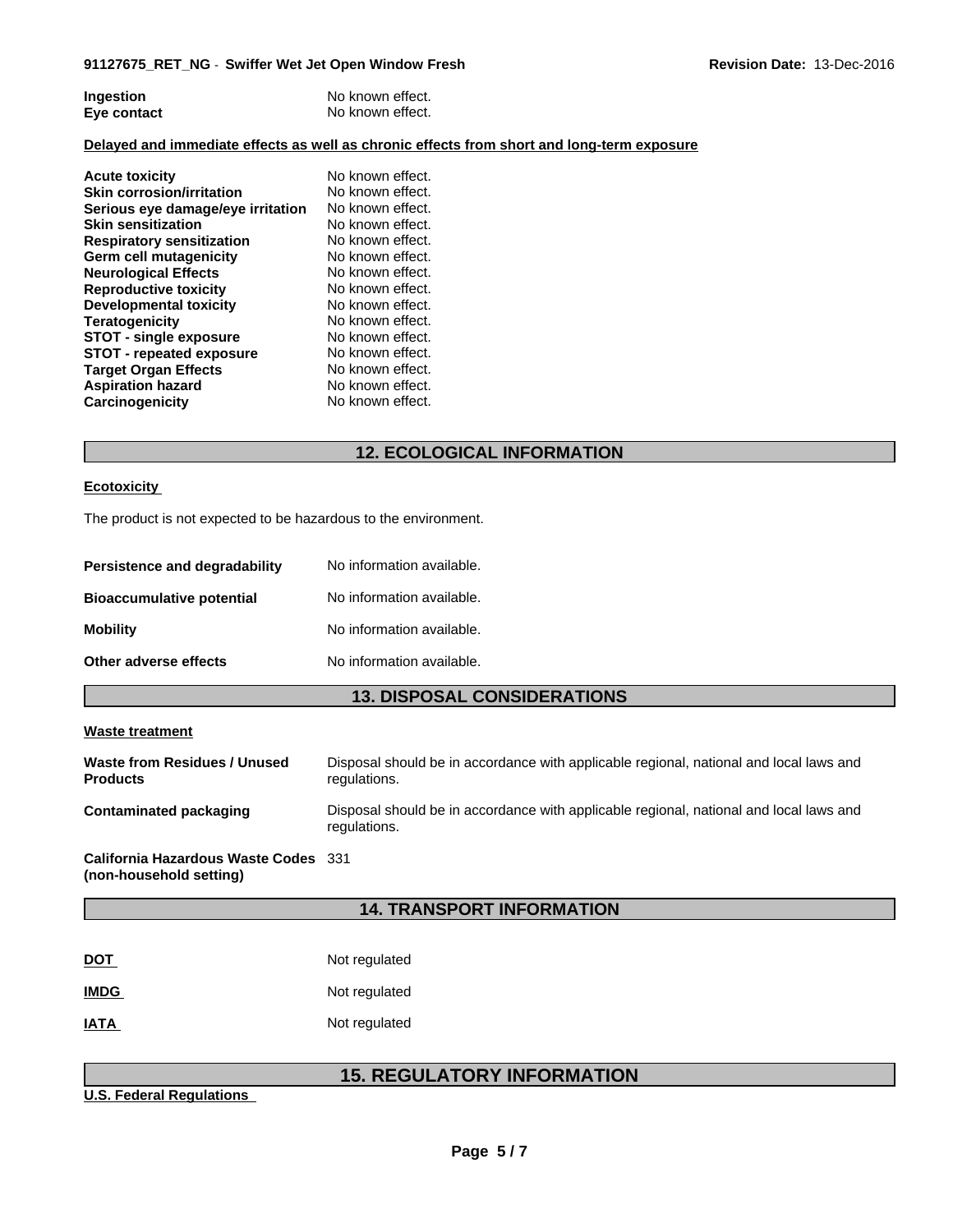#### **91127675\_RET\_NG** - **Swiffer Wet Jet Open Window Fresh Revision Date:** 13-Dec-2016

#### **SARA 313**

Section 313 of Title III of the Superfund Amendments and Reauthorization Act of 1986 (SARA). This product does not contain any chemicals which are subject to the reporting requirements of the Act and Title 40 of the Code of Federal Regulations, Part 372

#### **CERCLA**

This material, as supplied, contains one or more substances regulated as a hazardous substance under the Comprehensive Environmental Response Compensation and Liability Act (CERCLA) (40 CFR 302):.

| <b>Chemical Name</b> | <b>CAS-No</b> | <b>Hazardous</b><br><b>Substances RQs</b> | l Extremelv Hazardous I<br><b>Substances RQs</b> | <b>CERCLA/SARA 302</b><br>TPQ |
|----------------------|---------------|-------------------------------------------|--------------------------------------------------|-------------------------------|
| Sodium hydroxide     | 1310-73-2     | 1000 lb                                   |                                                  |                               |

#### **Clean Air Act,Section 112 Hazardous Air Pollutants (HAPs) (see 40 CFR 61)**

This product does not contain any substances regulated as hazardous air pollutants (HAPS) under Section 112 of the Clean Air Act Amendments of 1990.

#### **Clean Water Act**

This product contains the following substances which are regulated pollutants pursuant to the Clean Water Act (40 CFR 122.21 and 40 CFR 122.42):.

| Chemical Name    | <b>CAS-No</b> | <b>CWA - Reportable</b><br>Quantities | <b>CWA - Toxic</b><br><b>Pollutants</b> | <b>CWA - Priority</b><br><b>Pollutants</b> | <b>CWA - Hazardous</b><br><b>Substances</b> |
|------------------|---------------|---------------------------------------|-----------------------------------------|--------------------------------------------|---------------------------------------------|
| Sodium hvdroxide | 1310-73-2     | 1000 lb                               |                                         |                                            |                                             |

#### **California Proposition 65**

This product is not subject to warning labeling under California Proposition 65.

#### **U.S. State Regulations (RTK)**

This product does not contain any substances regulated by state right-to-know regulations.

#### **International Inventories**

#### **United States**

All intentionally-added components of this product(s) are listed on the US TSCA Inventory.

#### **Canada**

This product is in compliance with CEPA for import by P&G.

#### **Legend**

United States Toxic Substances Control Act Section 8(b) Inventory (TSCA)  **CEPA** - Canadian Environmental Protection Act

### **16. OTHER INFORMATION**

| <b>Issuing Date:</b>  | 13-Dec-2016 |
|-----------------------|-------------|
| <b>Revision Date:</b> | 13-Dec-2016 |
| <b>Disclaimer</b>     |             |

The information provided in this Safety Data Sheet is correct to the best of our knowledge, information and belief at the date of its publication. The information given is designed only as a guidance for safe handling, use, processing, storage, transportation, disposal and release and is not to be considered a warranty or quality specification. The information relates only to the specific material designated and may not be valid for such material used in combination with any other materials or in any process, unless specified in the text